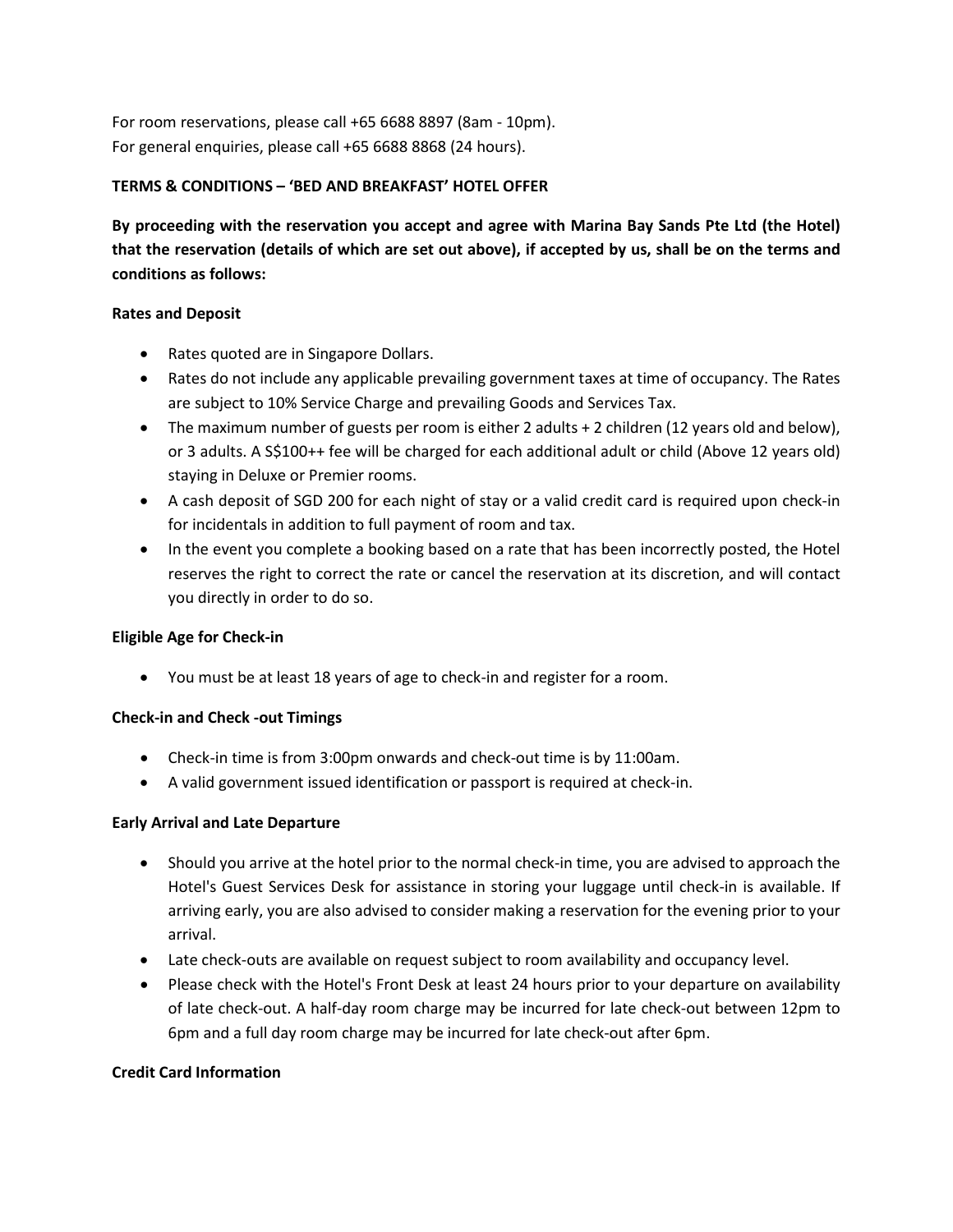- A valid credit card is required to secure your reservation.
- Upon reservation, credit card will be charged for the amount indicated on the booking confirmation page and email.
- The Hotel accepts Visa, MasterCard, American Express, JCB credit cards, China Union Pay and Diners Club. Debit Cards are not accepted.
- Exchange rates are applicable at time of reservation, but are subject to currency fluctuations and billing will be at the prevailing exchange rate upon completion of your stay.

### **Cancellation Policy**

- Reservations made over 1-4 Jan 2019, 8-10 Aug 2019, 17-22 Sep 2019, 28-31 Dec 2019 and 1-4 Jan 2020 require full pre-payment and are non-cancellable, non-amendable and non-refundable.
- Free cancellation or amendment of booking must be made at least 2 days before your arrival date.
- In the event of no-show, a fee of one night's room charge (inclusive of any applicable prevailing government tax) will be charged to your credit card provided at the time of reservation.

#### **Group Reservations**

• For reservations for groups of 10 rooms and above, please email the Hotel at sales@marinabaysands.com.

#### **Sands Rewards LifeStyle Membership**

- Patron must be at least 21 years old to join Sands Rewards LifeStyle Programme
- Patron must be a member and present membership card before check-out to earn Reward Dollars
- Payment must be made by cash/NETS/credit card/debit card to be eligible for earning of Reward **Dollars**
- Reward Dollars is not applicable as payment for all hotel packages
- Earning of rewards is only available for selected shows at Sands Theatre and is unavailable at Sands Expo and Convention Centre.
- Other Terms & Conditions apply

#### **Child Breakfast Charge**

• All rooms and suite rates do not include child breakfast charge. Child breakfast charge is applicable for any child between 6-12 years old. Breakfast for children 5 years and under is free. Child breakfast is chargeable to guest account at walk-in price upon consumption.

### **Further Information**

• No gatherings and parties of any nature are allowed. The hotel reserves the right to evict any additional occupants in the room.